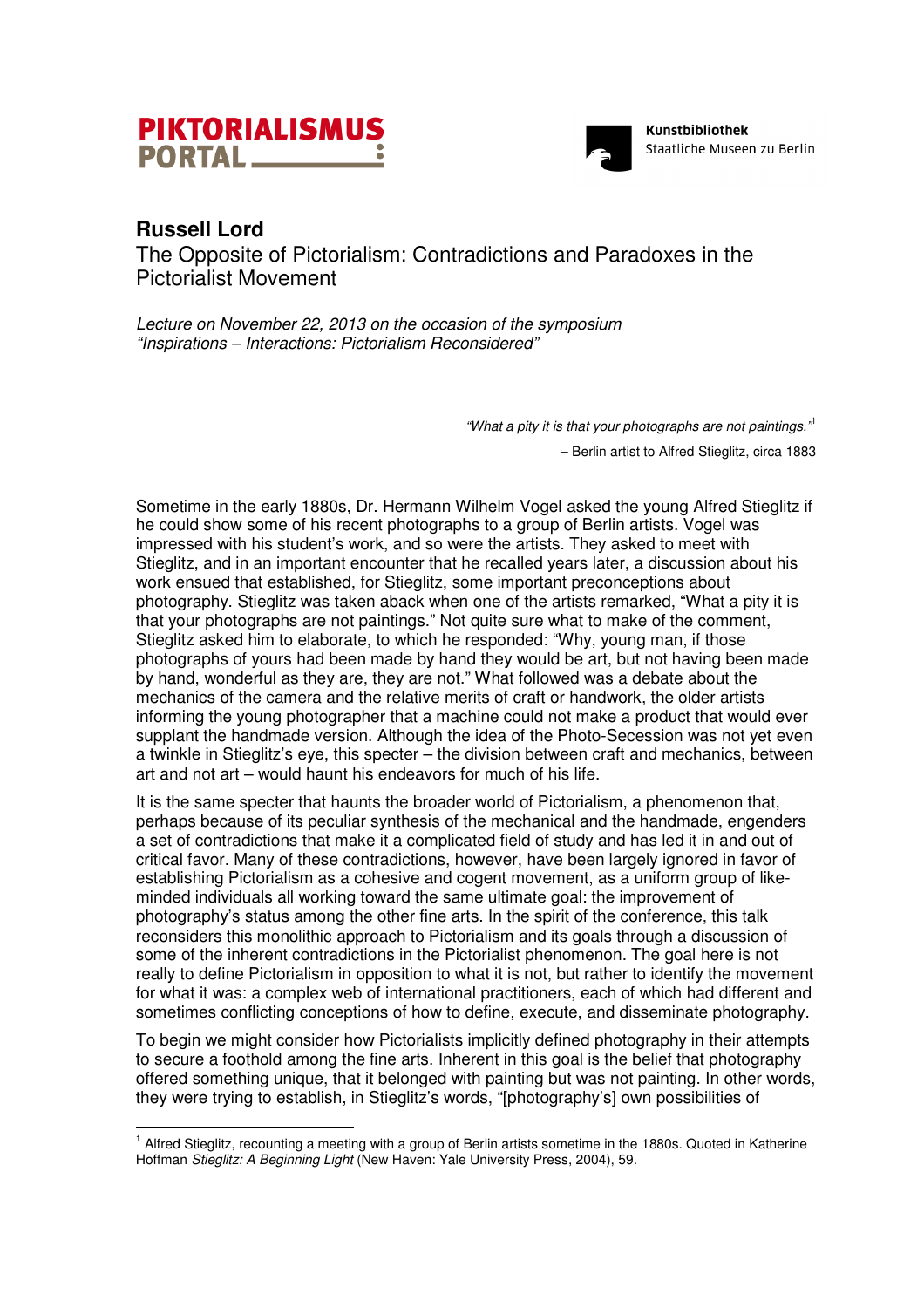expression." How strange then that, for many Pictorialists, photography's unique expression was best exemplified by elaborate printing processes that echoed and even imitated paintings and drawings? As if in response to Stieglitz's anonymous debate partner, who lamented that photographs were not paintings, Pictorialist photographs often masquerade as paintings (or charcoal sketches or chalk drawings), intent on disguising whatever mechanical origins they might possess.



Fig. 1 René Le Bégue (French, 1857–1914) [Study in Orange], 1902 Gum bichromate print Metropolitan Museum of Art

Here for example, is a work by René Le Bégue (fig. 1), a member of the Photo Club de Paris whose work Stieglitz would reproduce in *Camera Work*. Not only does the vivid gum pigment approximate the look of a red chalk drawing, the composition itself replicates the act of drawing. Showing three figures in various states of finish, the work appears to be in progress, a status that should be impossible for a mechanically produced photographic print, which emerges whole or not at all. In producing an image of the act of creation, Le Bégue draws attention to the craft aspect of the Pictorialist print.

The case of George Seeley, the youngest member of Stieglitz's Photo-Secession, provides rare insight into the craft and working process of a Pictorialist photographer. Seeley worked in relative isolation, sending prints of wispy or brooding allegorical maidens (often his sisters) to New York for exhibition from his home in the Berkshires where he lived with his family. It is perhaps this distance from the epicenter of Stieglitz's kingdom that allowed Seeley to maintain a decidedly practical

sensibility when it came to photography. In contrast to the high-minded rhetoric about art and photography that filled the pages of Stieglitz's *Camera Work,* Seeley offered a "how-to" guide for the creation of art photographs to the readers of *Western Camera Notes,* a monthly magazine for amateur Pictorialists.

In an almost humorous step-by-step process, Seeley doles out specific advice on the choice of subject, arrangement of light and shadow, even the selection of a title. As Seeley explains, it is often easy to make "a technically good photograph, but if you wish to call it a picture, it will be necessary for you to study and apply the rules of composition, chiaroscuro, etc., and also learn to see the pictorial, whether walking or riding, wherever you may be." He then goes on to offer three specific acceptable arrangements of light: "I. Middle ground in shadow, foreground well lighted, background well lighted. II. Foreground rather dark, sky rather dark but full of gradation, middle ground gleaming with sunshine. III. Foreground dark (in shadow) middle ground broken with small masses of shade, intermediate portions well lighted."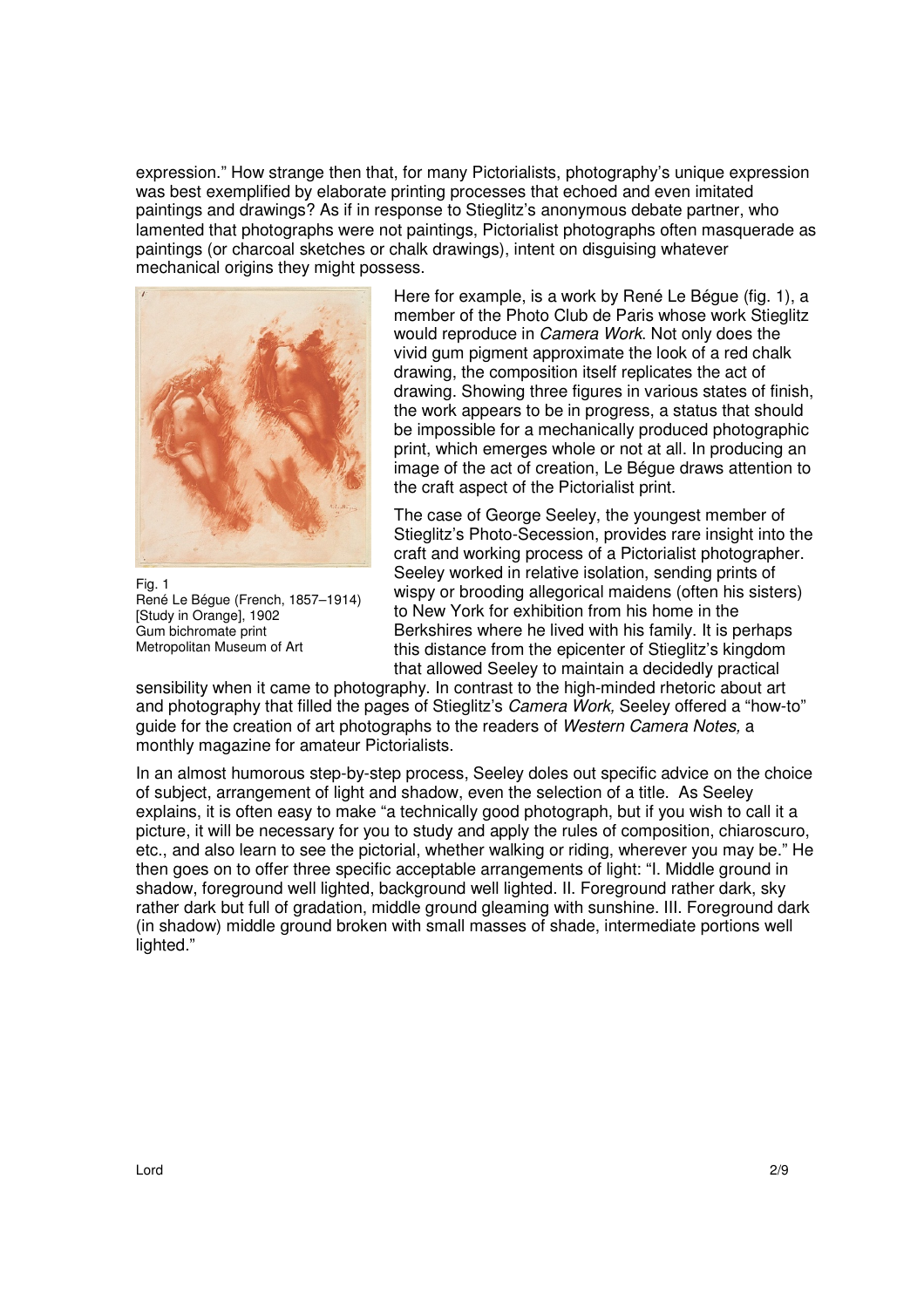

Fig. 2 George H. Seeley (American, 1880–1955) *Tree,* 1917 Platinum print Yale University Art Gallery, Gift of Doris Bry, 2002.148.2

*Tree* (fig. 2) seems to demonstrate roman numeral II. and Seeley's adherence to his own established parameters. His use of words such as "chiaroscuro" and even "composition," terminology traditionally reserved for the other fine arts, draws a direct line between art photography and the other arts. As elementary as these instructions may seem, they do suggest that, at least for George Seeley, a successful Pictorialist image depended upon a kind of formula.

Further evidence of this practice is found in an archive at the Beinecke Library at Yale, where Seeley's own chemical formulas for printing processes are stored alphabetically in a traditional "recipe box." (fig. 3) Individualized formulas for gum bichromate and platinum

prints are included, but even here, decidedly aesthetic terminology is used to categorize them rather than their standard names. One developer is suggestively labeled "Vigorous results," while



"Old Master," perhaps the chemical formula for a process that produced something like Le Bégue's masterful gum print imitating a chalk drawing. Seeley's archive also includes a tool, the Willo Visible Dodger, which facilitated the manipulation of light during the exposure of a print. As the manufacturer proclaimed on the package: "The Willow Visible Dodger allows the operator to paint with light."

another will produce "Softer results." One card is even titled

What Seeley's case demonstrates is that, although many Pictorialist photographers had aspirations for photography in the highest echelons of fine art culture, the growing ranks of amateur art photographers generated a need for more banal commercial journals and products, virtually creating a middle-class photographic economy and fracturing the Pictorialist movement into the high and the low, the amateur and the professional, the cultural and the economic.

Seeley's plain-spoken instructions to the amateurs and his rote organization are the symptoms of a straightforward, if not repetitive approach to photography. For much of Seeley's artistic output there did indeed seem to be a formula. In one of the instances that he broke with that formula, Seeley created this grand landscape (fig. 4), a dark and gestural whip of attenuated forms, with virtually no recognizably photographic detail to speak of.

George Henry Seeley Papers Yale Collection of American Literature Beinecke Rare Book and Manuscript Library.

George Seeley's Recipe Box.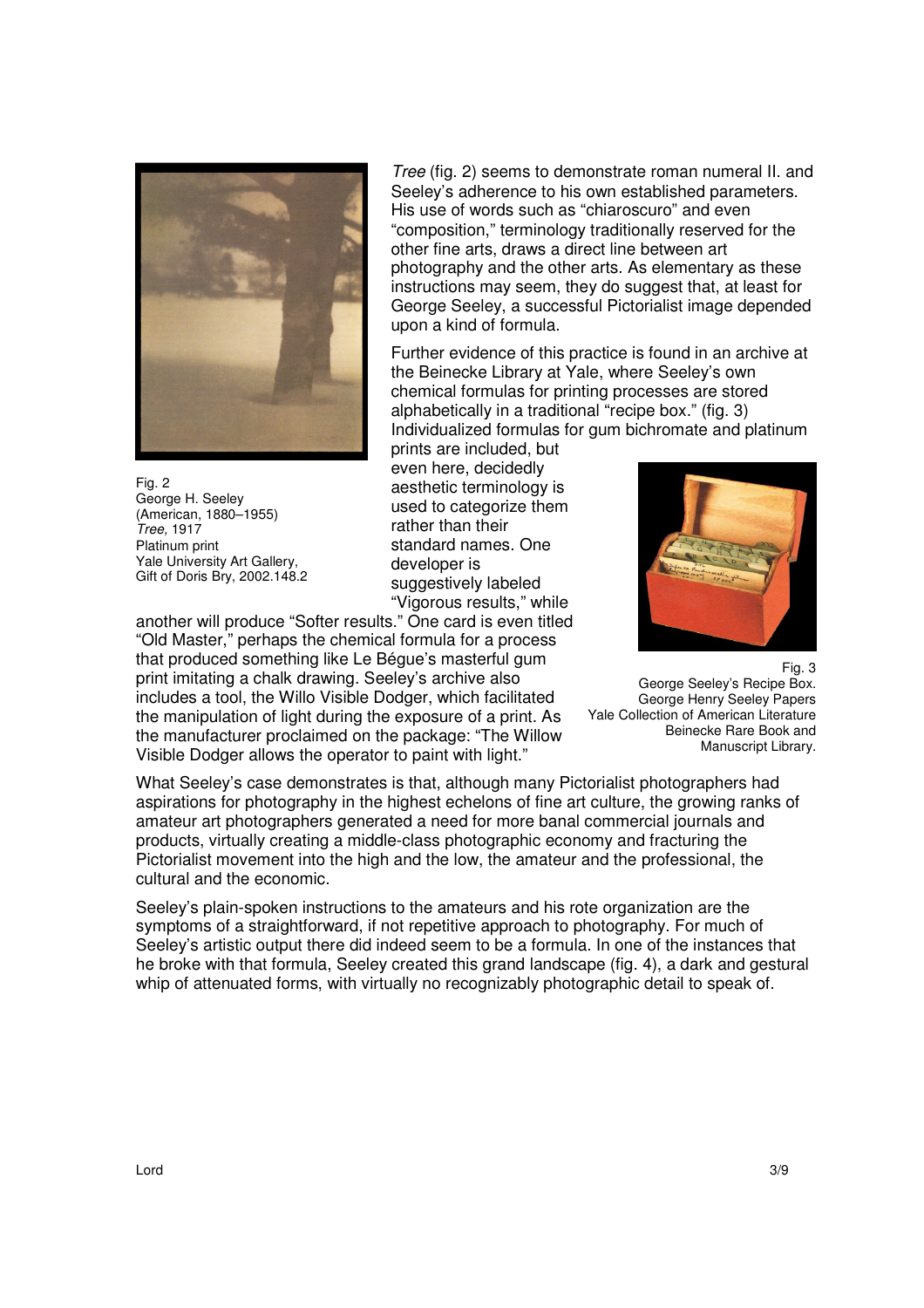

Fig. 4

George H. Seeley (American, 1880–1955) *Winter Landscape,* 1909 Gum bichromate and platinum print Metropolitan Museum of Art

The paradox is, of course, that even when these works seem to conform to romantic notions of the artist's gesture, informed by individual vision and spontaneity, they are in fact often the products of something as formulaic as a recipe and hours of tedious work in the darkroom.

Which is not to say that the results are always the same, even if the formula was followed precisely. Indeed, Stieglitz and Steichen repeatedly stressed the importance of the individual object as a central tenet in Pictorialist strategy. When selecting prints for the 1898 Philadelphia Academy Salon exhibition, Stieglitz did so according to "distinct evidence of individual artistic feeling and execution."<sup>2</sup> Their insistence on the uniqueness of each print was intent on masking a particular conception about photography's mechanical basis.

Photography's status as a medium of multiples did nothing to help their cause, so diligent darkroom work and careful hand manipulation individualized their prints, emphasizing craft over mechanics and the singular over the monotonous.

Over the course of five years, for example, Edward Steichen produced three masterful prints of *The Flatiron* (fig. 5)*,* each one striking a different tonal chord in a palette of muted browns and greens. The building itself is rendered as a faint, but foreboding presence, a glimmer of the future breaking the horizon and emerging from the fog of memory. Among other things, these prints reveal that the impression of atmosphere was partially manufactured by Steichen's hand; the lamps in all three prints are lightly illuminated by the addition of pigment.



Fig. 5 *The Flatiron*, 1904



*The Flatiron*, 1904, printed 1905



*The Flatiron*, 1904, printed 1909

Edward J. Steichen (American, born Luxembourg, 1879–1973) Gum bichromate over platinum prints Metropolitan Museum of Art

l

<sup>2</sup> *Philadelphia Photographic Salon* (Philadelphia: Pennsylvania Academy of the Fine Arts, Oct. 14-Nov. 12, 1898), no pagination.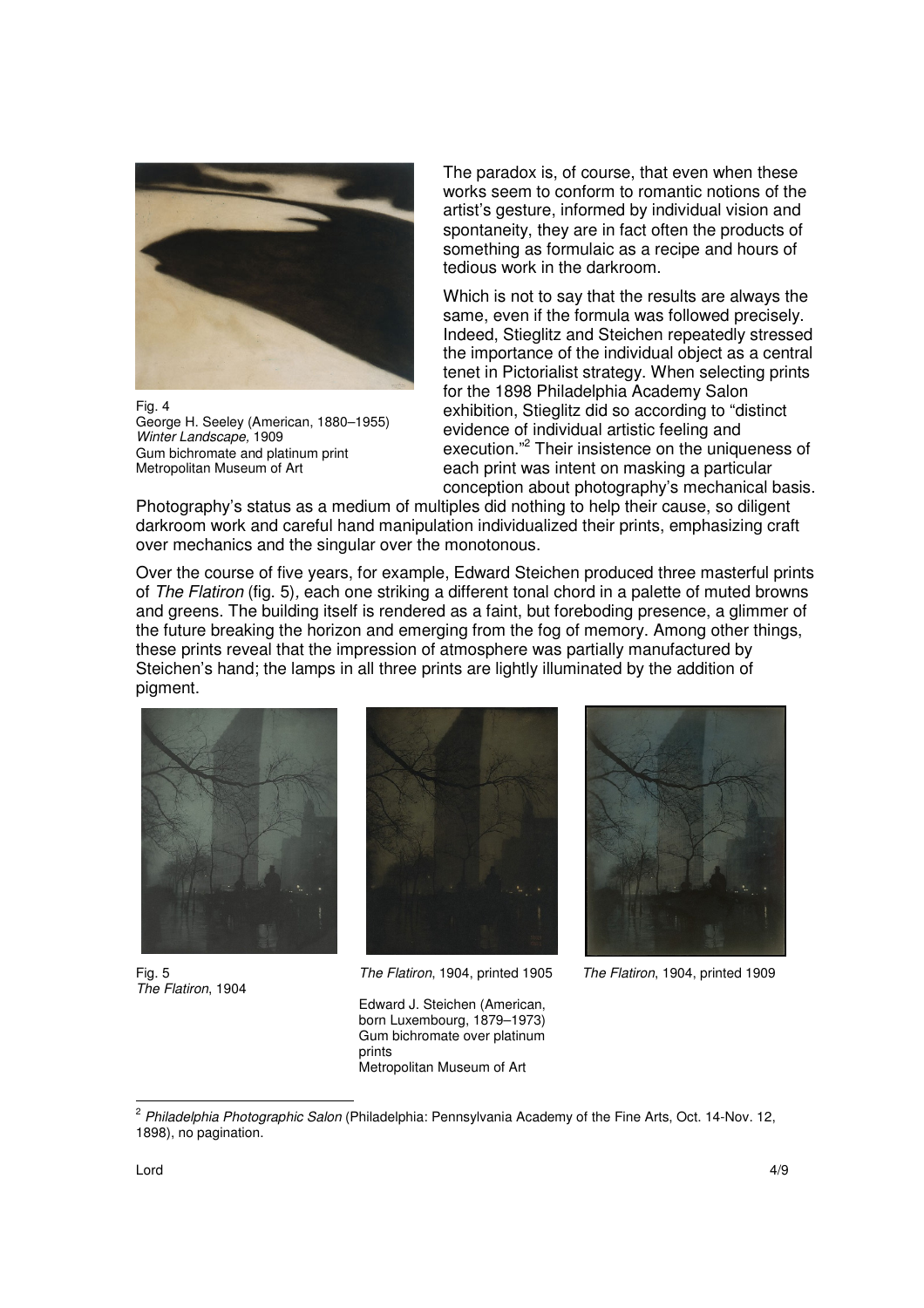But most importantly, each print is distinct from the next, emphasizing the individualized nature of Steichen's printing practice. In front of the works, one's own sense of the time of day represented in the picture shifts from one print to the next, ranging from the rain-soaked early moments of dawn to last moments of daylight at dusk.

Similarly, Gertrude Käsebier's portrait of Alfred Stieglitz (fig. 6), printed two very different ways, is completely transformed by the processes used to render it. Stieglitz's expression shifts from assured, direct, and confident to brooding and, finally, to an almost menacing stare. Each print also represents a successive stage in a transformation from a recognizably photographic base to a draughtsman-like mass of black shadow that completely obscures any photographic detail. The first image is a more recent positive print produced probably by the Library of Congress from the original glass negative that they now possess. Although this version of the image should not be read as a work by Käsebier, it is helpful in that it reveals the amount of detail possible from the original negative, thereby emphasizing Käsebier's desire to obscure that detail in her actual prints.



Fig. 6 Modern positive print from original glass plate negative Library of Congress



Platinum print Art Institute of Chicago

Gertrude Käsebier (American, 1852-1934) *Alfred Stieglitz,* 1902



Gum bichromate print Private Collection, Courtesy of Hans P. Kraus, Jr., New York

The Photo-Secessionist's deliberate privileging of uniqueness and singularity is somewhat at odds with their willingness to distribute their work in the form of photomechanical reproductions in *Camera Work*. It is true that the photogravures included in the journal were expertly created and often replicated the range of tones found in the original prints, but each one was precisely like the next. What's more, the luxurious photogravure process was not the only reproductive process used. During its run, *Camera Work* would include half-tone reproductions, three-color prints, offset prints, and others, forming a veritable collection of early twentieth-century printing technology and perhaps pointing to Stieglitz's dissatisfaction with any one process and his restless attempts to find the most appropriate form of reproduction. As if to preempt the debate, Stieglitz admitted in the first essay of the first issue (titled "An Apology") that "no reproductions can do full justice to the subtleties of some photographs."<sup>3</sup>

l

<sup>3</sup> Alfred Stieglitz, *Camera Work,* No. 1, 1903.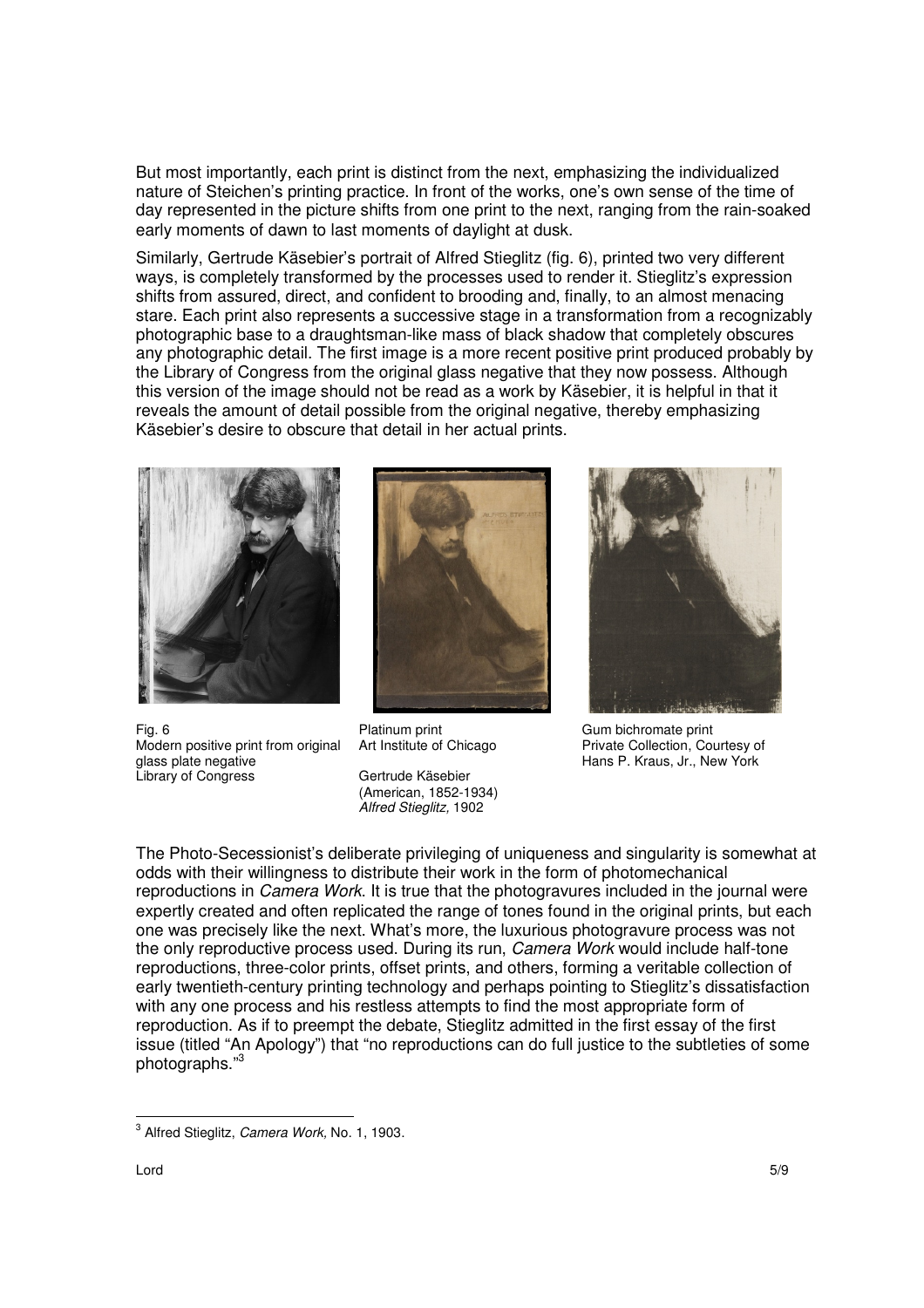In certain instances, the transformation was far from subtle. Steichen often suffered the most: his ambitious exhibition prints were some of the largest of the period, and they possessed characteristic and complex tonal variations that were effaced and shrunken in the half-tone reproductions in *Camera Work.* His frustration with the reproductions provoked him to take a rather drastic measure: before the photogravures of his *Road into the Valley – Moonrise* were tipped into each issue, Steichen diligently hand-colored the nearly one thousand copies himself.

Until now, this discussion has focused only on photographers who have long been considered central figures in the Pictorialist movement. But aside from the important circles in New York, London, Paris, and other major cities around the world, Pictorialist photographers also established practices in many smaller communities in far-flung corners of the globe. Take, for example, the case of Caroline Haskins Gurrey, who moved to Hawaii in 1901 to work for a portrait photography studio. A year later, her work was being lauded as "the finest specimens of art photography on the islands." It remains unknown if she had any direct correspondence with Stieglitz or any other Pictorialist figure, but Gurrey seems to





Caroline Haskins Gurrey (American, 1875–1927) George H. Seeley (American, 1880–1955) *The Black Bowl,* 1907, Gum bichromate and platinum print .<br>Private collections

Portrait of young "Italian-Hawaiian" woman holding large bowl, titled *The Calabash,* 1909 Gelatin silver print

National Anthropological Archives, National Museum of Natural History, Smithsonian Institution

have been perfectly aware of the aesthetic concerns of the movement. In what is now her best-known body of work, Gurrey produced a series of large, softly focused, pictorial portraits of children. Their ethereal qualities, softly modeled volumes, and the child's often wistful stare would at first suggest that these were made exclusively as aesthetic objects, as fine art photographs that celebrated the individuality of each sitter or engaged with mainland Pictorial tropes (such as fig. 7, which echoes a common practice of George Seeley's, in which a woman poses with a piece of pottery.) Gurrey's titles, however, suggest a different function for these photographs, a decidedly non-art function. In addition to the alternate title *The Calabash* (which also mimics Seeley in focusing on the prop and not the sitter), Gurrey draws attention to the hybrid ethnicity of the child in labeling her an "Italian-Hawaiian."

In fact, this more documentary role was more to the point of these pictures than was their acceptance as art. In fifty pictures, Gurrey creates a catalogue, albeit in a Pictorialist style, of Hawaiian children of mixed parentage. The result is a complex body of work that pits aesthetics against information and that engages contemporary Pictorialist practice with the long tradition of ethnographic portraiture.

Fig. 7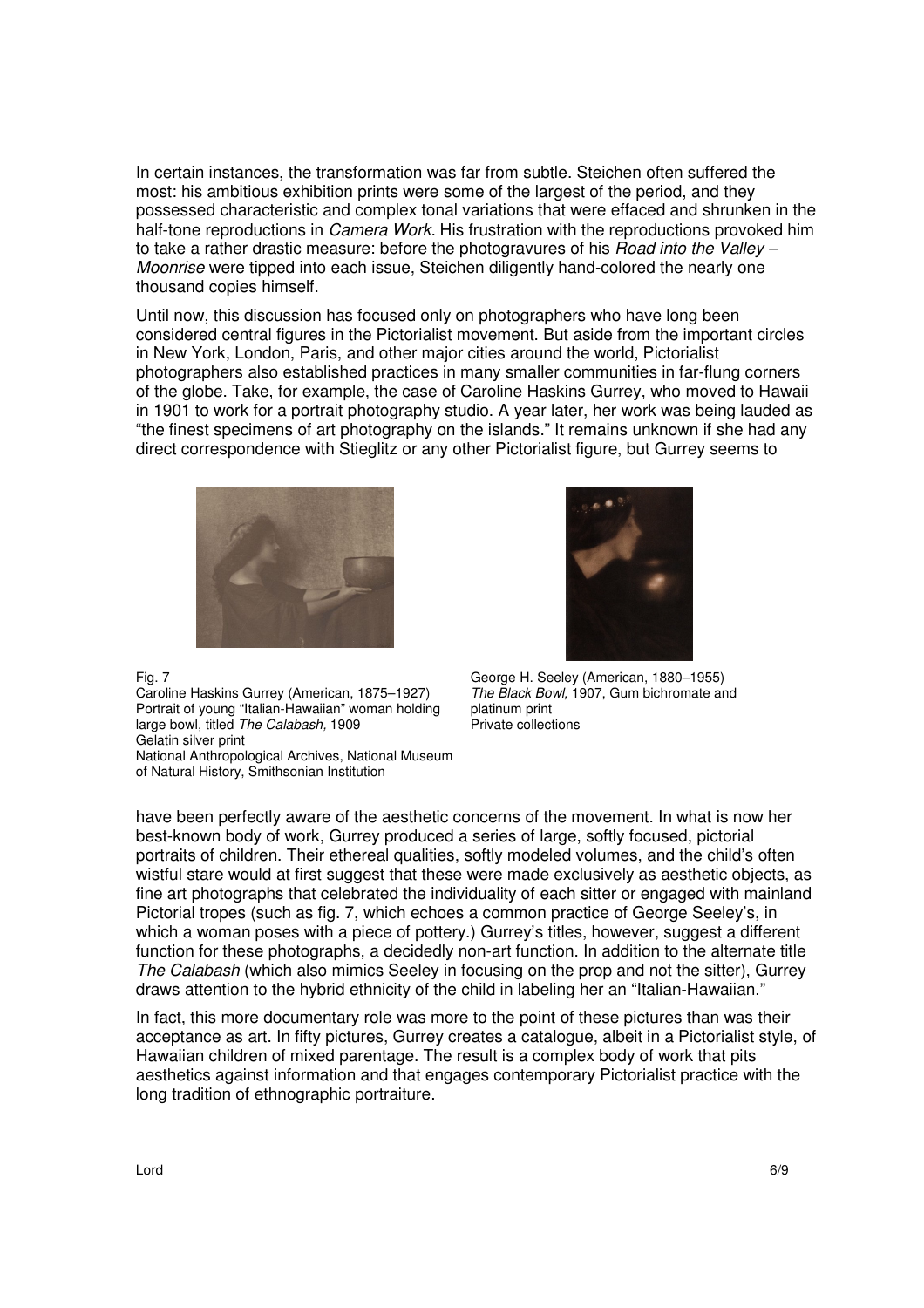

Fig. 8

Caroline Haskins Gurrey (American, 1875–1927) Portrait of "Indian-Hawaiian" girl Portrait of "Irish-Hawaiian" girl Portrait of "Japanese-Hawaiian" girl Gelatin silver prints National Anthropological Archives, National Museum of Natural History, Smithsonian Institution

In this sense, these pictures are akin to the work of photographers like Jacques-Philippe Potteau and Louis Rousseau, who undertook a massive project to compile pictures of racial types for the Musée de l'Homme (Museum of Man) in Paris in the 1860s. Figure 9 illustrates



Fig. 9 Jacques-Philippe Potteau (French, 1807–1879) and Louis Rousseau (French 1811–1874)

*Portrait of Marie Lassus of New Orleans*, 1860

Albumen silver print

New Orleans Museum of Art, Clarence John Laughlin Photographic Society Fund, 86.113 a picture of Marie Lassus, a creole woman (like Gurrey's subjects, she is ethnically hybrid) who happened to be in Paris in the 1860s. Potteau and Rousseau's work is clinical in its detail and clarity and in its approach: each subject was often photographed frontally and in profile, emphasizing not individuality but rather the general physiognomic properties of the facial features.

Gurrey, too, photographed many of her subjects in two images (fig. 10), frontal and profile. These pairs throw into light the somewhat uncomfortable and even contradictory marriage of pictorial practice with ethnographic portraiture: the soft focus effaces information, and the carefully contrived poses of the figures emphasize psychology over sociology, as if the child's individual identity struggles to shrug off the generic mantle of racial typing.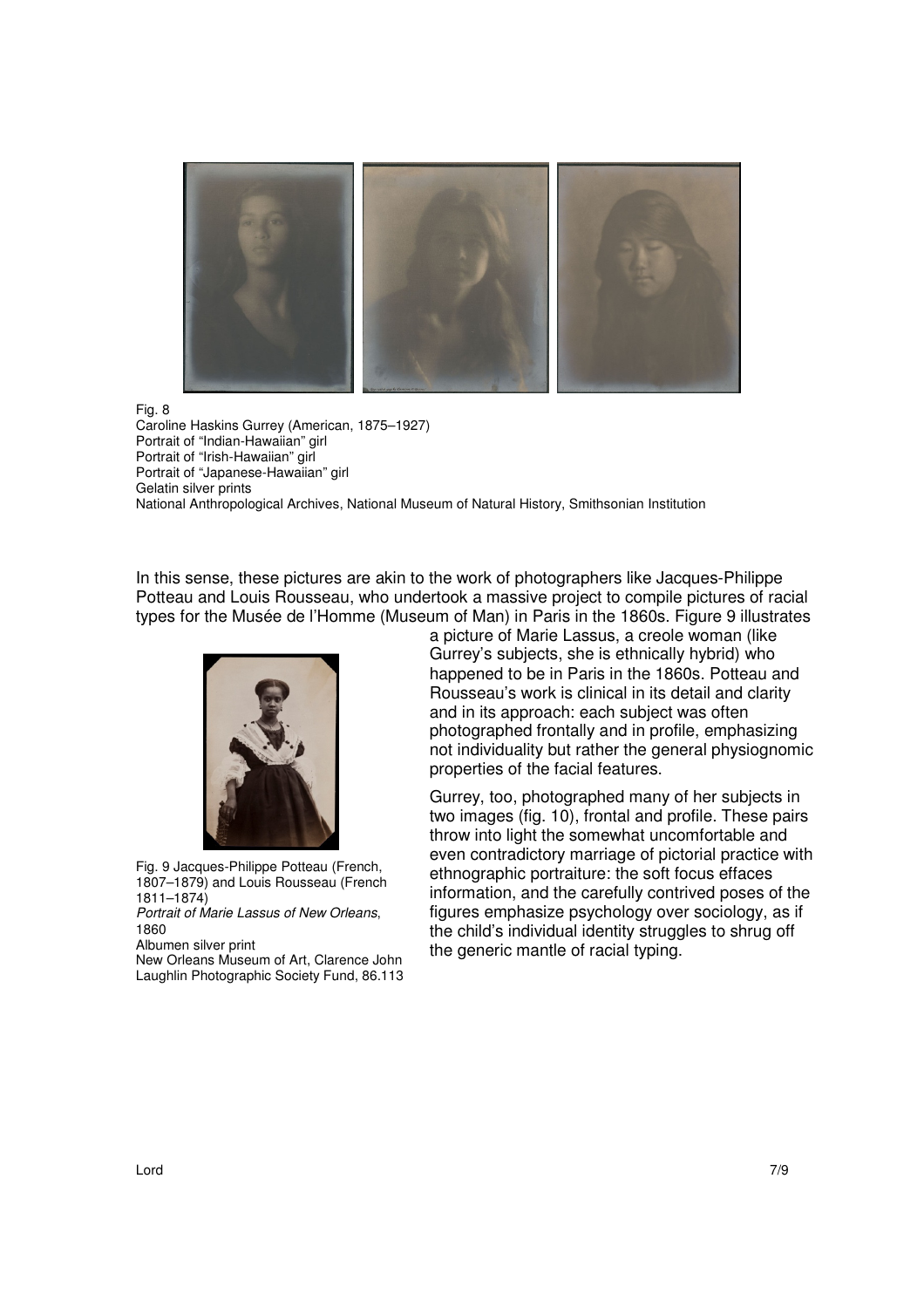Gurrey claims to have made these pictures to celebrate the diversity of Hawaii's ethnic composition, but regardless of her original intention, these pictures would find their way into highly conflicted and problematic venues. In 1909, all fifty were exhibited at the Alaska-Yukon-Pacific Exhibition in Seattle, whose express purpose was to promote the "exploitation" of AYP resources, including Hawaii. They were displayed in the ethnographic section of the show, where visitors were served pineapple by attractive young Hawaiian girls. As Heather Waldroup writes: "Juxtaposed with the sweetly excessive pleasures of the pineapple pyramid and sugar palace [nearby], Gurrey's photographs conveyed a life in Hawaii that



Fig. 10 Caroline Haskins Gurrey (American, 1875–1927) Portrait of "Japanese-Hawaiian" boy (frontal and profile), 1909 Gelatin silver prints National Anthropological Archives, National Museum of Natural History, Smithsonian Institution

could be at once pleasurable and modern for the bourgeois white settler."<sup>4</sup>

As unsettling as this may seem for the modern viewer today, a later context for Gurrey's pictures proved even more disturbing. In 1921 they were exhibited at the Eugenics Congress at the American Natural History Museum. There, they were exhibited alongside the nineteenth-century composite images of Henry Pickering Bowditch and Francis Galton, the controversial social scientist who coined the term eugenics to describe his belief that human genetics could be controlled and refined through breeding. It does seem strange, however, that in the case of the Pictorialists, blur added an allegorical universality, whereas in the work of the composite social scientists, blur was an emblem of statistical accuracy.

Eugenics, ethnographic portraiture, popular commercial products and manuals, photomechanical reproductions and dissemination: we seem to have come very far afield indeed from a conception of Pictorialism as a cogent or unified movement, far from Stieglitz's idealistic and aesthetic notions about photography's identity. And yet, these phenomenon pervade the broader field of Pictorial photography and as such deserve closer scrutiny in order to arrive at a more complete reconsideration of this important movement. The problem is that Pictorialism, as a movement, continues to be defined not by its inherent contradictions or the differences between its practitioners but rather by their similarities and a generalized group of stylistic traits. The paradox is that their visual sameness often masks the fundamental differences in conception across the international movement. I close with one final nod to the contradictory critical fortunes of Pictorialism. Strangely, the very properties that made Pictorial photographs successful in their own day all but wrote them out of histories of photography in later years. For example, in a series of ambitious exhibitions and provocative publications, John Szarkowski, curator at the Museum of Modern Art, set out to define the terms of photography in the 1960s. Like a guest arriving fashionably late to the party, he quickly, if eloquently, entered photography into the decadesold discussion about medium specificity, seeking to describe the "characteristics and problems that have seemed inherent in the medium" and the "formulation of a vocabulary and a critical perspective more fully responsive to the unique phenomena of photography."<sup>5</sup> Those words come from his 1966 publication, *The Photographer's Eye,* in which he outlined

l

<sup>&</sup>lt;sup>4</sup> Heather Waldroup, "Ethnographic Pictorialism: Caroline Gurrey's Hawaiian Types at the Alaska-Yukon-Pacific

Exposition," in *History of Photography,* 36:2, 183. 5 John Szarkowski, *The Photographer's Eye* (New York: The Museum of Modern Art, 1966), 7-8.